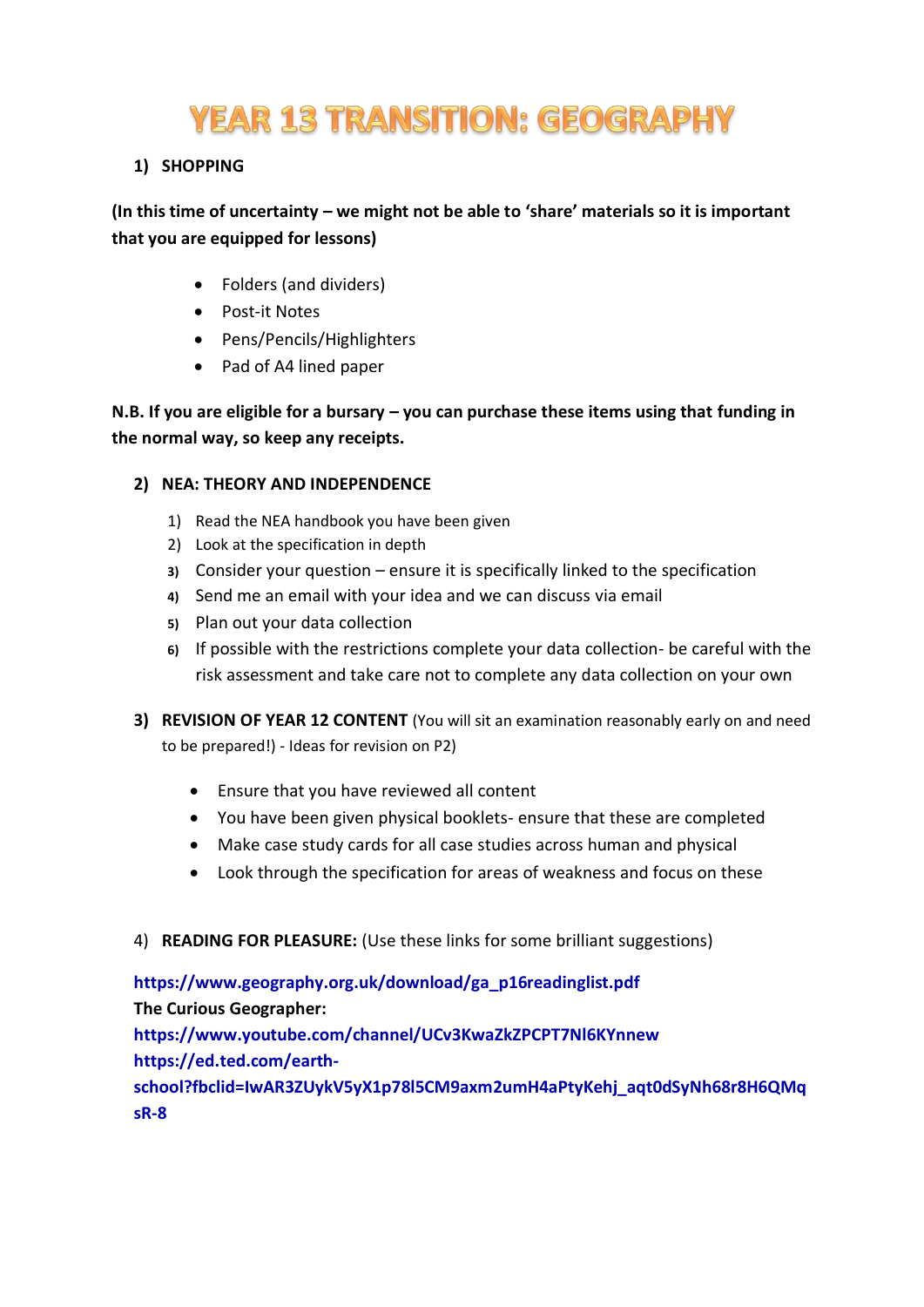#### **5) Further reading**

I gave you a lot of revision/reading materials in our final session and will also send these out on SMHW.

Ensure that you are checking through the Geofiles and other resources to get ahead for next year!

A couple of new books I have just bought which I already recommend:

Disaster by Choice- Ilan Kelman

When the rivers run dry- Fred Pearce

#### **6) Some suggestions from Miss Adams:**

Curious Geographer on Youtube - a great resource of videos and interviews with world class Geographers

American Factory on Netflix (2019) - fascinating documentary that will illuminate ideas we have studied in across the course such as deindustrialisation, global powers, interlinked economies, and a changing sense of place. A must watch!

Antarctica: A year on ice Documentary (2013) - Interesting documentary following the lives of scientists living on bases on Antarctica throughout one year.

These books will provide you with a a wider scope to understand our course and reading any one of them will put you in a really good position to be able to discuss global processes at a high level:

Geography: Ideas in profile - Danny Dorling and Carl Lee Native: Race and class in the ruins of Empire - Akala Prisoners of Geography - Tim Marshall

Again, it's really important that you are able to relate what you've learnt to current events. These podcast range from 10 mins to an hour so you can fit them in really easily!: The Economist podcast Financial Times News Briefing podcast (10 mins a day!) Talking Politics: History of Ideas podcast About Race - Reni Eddo-Lodge

### **EFFECTIVE WAYS TO REVISE FOR GEOGRAPHY**

## **Revision should be sustainable, efficient, and, ideally, enjoyable**

| <b>ACTIVITY</b>          | HOW TO USE $-$ do 20-30 mins a day! |
|--------------------------|-------------------------------------|
| Review previous learning | Condense notes                      |
|                          | Make revision cards                 |
|                          | Focus on key words                  |
| Learn case study details | Make case study cards               |
|                          | Make posters for your bedroom       |